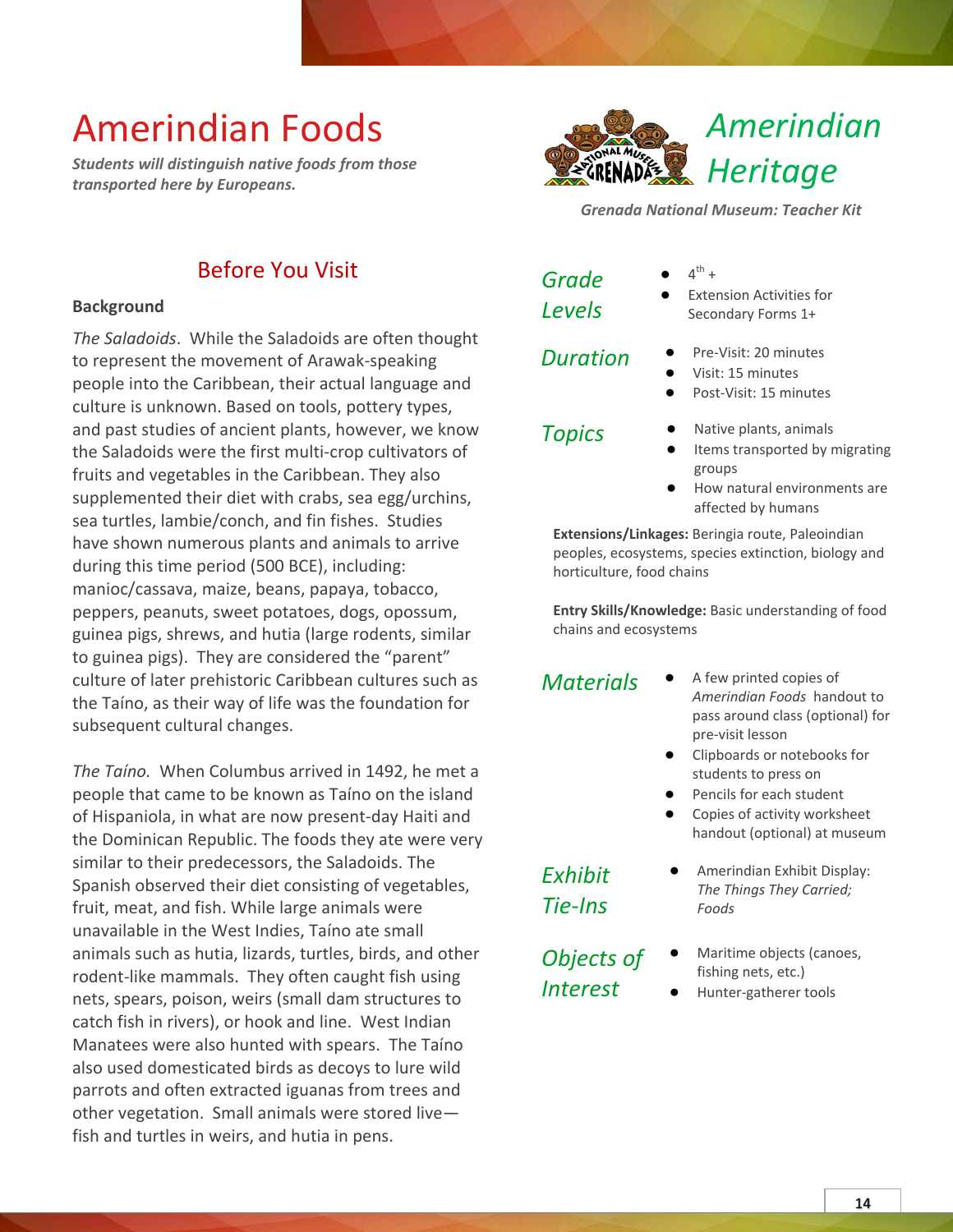*Foods of the New World*. Amerindian groups like the Taíno and Island Caribs relied on agriculture for a majority of their diet. Large fields were cultivated and managed for crops including manioc/cassava, an important staple food. Sweet cassava was often boiled or roasted and eaten as a vegetable, while a poisonous variant (bitter manioc) would be ground, strained, squeezed of its poisonous juices, and cooked into flat breads. Sweet potato (batata) was another important root crop. The fields were prepared by heaping up mounds of soil (conucos) and lining the sides of the mounds with vine plants and other "climbing" crops to improve the soil's fertility, manage drainage, and guard against erosion. Most crops were grown year-round.

Other crops included arrowroot, yam, tannia, varieties of squash, beans, peppers, peanuts, pineapples, and other varieties of local vegetables and fruits. Maize/corn was grown but was considered a treat rather than a staple food crop. Unlike mainland American native cultures, it was eaten entirely off the cob rather than ground into cornmeal and baked into breads. Tobacco, calabashes, and cotton were grown around houses. Finally, palm nuts, guavas, and Zamia roots were among those fruits and vegetables collected in the wild.

### Before You Visit

#### **Lesson objectives**

SWBAT describe what early Amerindian groups ate in the Caribbean and distinguish between foods transplanted here during Colonial times.

- Students will compare and contrast "New World" plants and animals native to the region and those from the "Old World" that were brought by Europeans.
- Students will describe the diets of pre-Columbian groups in the Caribbean, including the gradual replacement of hunter-gatherer practices with sedentary agricultural practices.
- Students will describe why plants/foods are so important to archeologists when studying a culture.

#### **Procedure**

1. Begin by asking students to name their favorite types of "raw foods", or foods derive from plants and do not require a lot of processing or cooking to make. Ask them to think of (1) Fruits, (2) Vegetables, (3) Nuts & Seeds, and (4) Spices. As students call out items, write these on the board, dividing them into these categories.

2. After listing at least 3-4 in each category, ask students to review the list and think aloud whether these items are native to the **New World** or the **Old World**. Place checkmarks next to the native items as they are identified. Ask students why they think this way—do the plants need a lot of sun? Water? Moist, humid environments?

You'll find students will struggle with this activity. Explain that most (or even all) of the items listed grow very well in our environment, regardless of whether they are considered to be from the "New World" or "Old World". This is because non-native plants brought over by Europeans that could *not grow* in our environment would not have lasted so long and become so common in our diets. Bananas and coconuts, for example, are common Caribbean foods introduced by Europeans in the late  $15^{th}$  /early  $16^{th}$  century.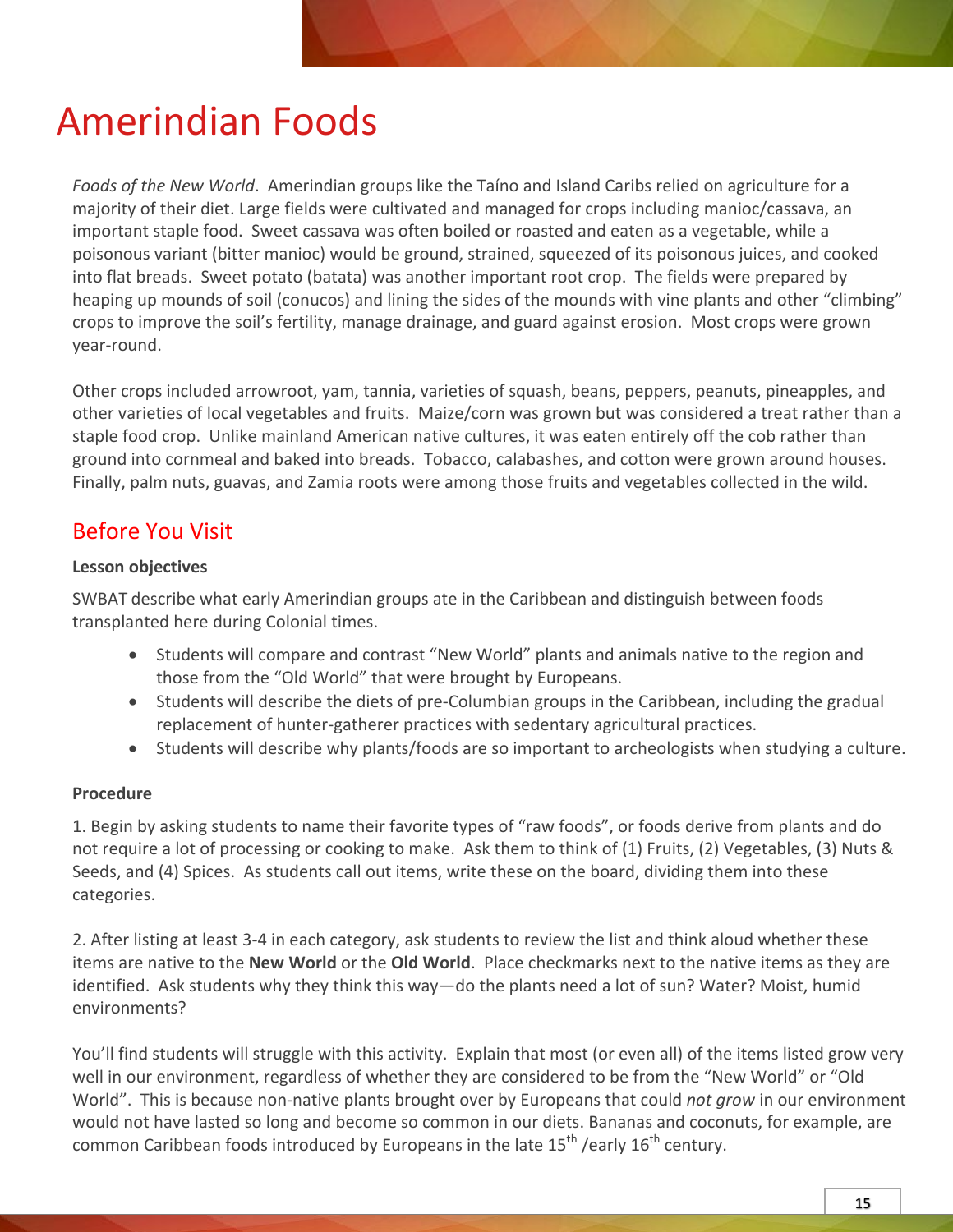3. Circle or underline the items that are native to the New World. Then, ask the students to think about these items in a "think aloud" activity:

New World Foods (Circle or underline any of these named by students on the blackboard):

| Manioc/Cassava                      | <b>Beans</b>   | Maize/corn |
|-------------------------------------|----------------|------------|
| Sweet potato                        | <b>Peppers</b> | Palm nuts  |
| Yam (and other starchy tuber crops) | Peanuts        | Guava      |
| Squash                              | Pineapple      | Papaya     |

Think-Aloud Questions for Students:

- Describe some of the foods that Island Caribs and other Amerindian groups ate and grew in the Caribbean.
- Do you eat them? Are they filling? Do you feel full when you eat [manioc]? Etc.
- Do you think they were easy to grow? Which of these would you grow if you were a farmer? Do you think these crops can feed a lot of people?
- Would this be all you ate? What else would you need to eat?

Students may not know the answers to a lot of these questions. The key is to get them to actively think about and describe the characteristics of some of these crops using their memory or observational skills (*Note: the photos in the Amerindian Foods handout are recommended for younger students, or you could ask them to bring in a fruit or vegetable from home before starting this lesson*).

Encourage students to think critically about each item's *usefulness* for human survival. Encourage them to think like these early cultures did, evaluating plants as a potential source of food and potential to be farmed as an agricultural crop. Would these plants need a lot of sun? Water? Fresh soil? Flat land? …and so on.

Take this opportunity to review why manioc is a key staple crop:

#### Manioc/Cassava:

- Extensively grown/Staple crop
- Starchy; good source of fiber and carbohydrates
- Very filling
- Does not need a lot of water (can survive in droughts)
- Can remain in the ground until needed (doesn't ripen easily) and can be ground and stored for long periods
- Can grow in marginal soils (soil not typically good for farming)
- Juices of bitter manioc used to make thick sauces
- Also used to make alcoholic beverages and fermented beers
- Highly productive crop

Remind students that our earliest migrating groups did not learn to grow their food overnight. It took hundreds (even thousands) of years to develop a sedentary lifestyle sustained by agriculture, so they often relied on fruits and vegetables collected in the wild, as well as hunting small game and fish.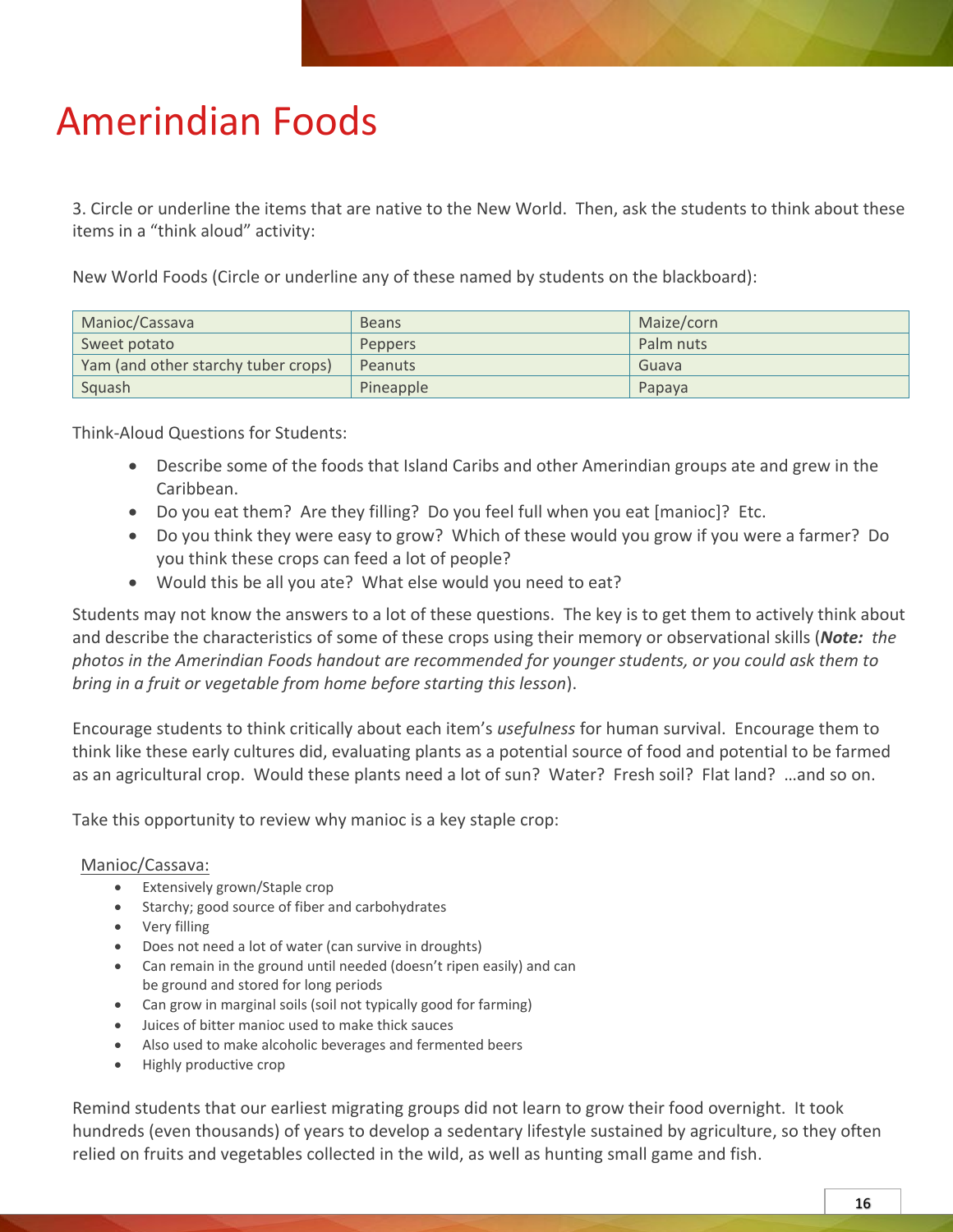4. Introduce what early cultures ate in the Caribbean:

- *Archaic people (5500 BCE-400 BCE)* A hunting, gathering, and fishing people; lived along coastal regions; Diet of shellfish, turtles, crabs, birds, and fish.
- *Early-Ceramic Saladoid (400 BCE) and Taíno people (1200 CE)*  Agricultural cultures; Diets are described in **Background**.
- In addition to agriculture, *Amerindians* often would rely on a mixture of fishing techniques like crabbing/diving for lobsters or conch, using plant poisons to stun fish, using fishing nets, or harpoons to catch sea food.
	- $\circ$  They often enjoyed land crab, which was part of a main dish with manioc and tamali sauce (made from bitter manioc juices)
	- $\circ$  They hunted with bow and arrows and dogs to capture agouti, opossum/manicou, and green iguana. These animals were often boiled in manioc water, roasted, or smoked in a boucan grill.
	- o Birds like ducks and other water fowl were also eaten

Ask students to think about the major differences between **hunter-gatherer groups** and **agricultural farming groups**. What if our settlers always continued hunting-gathering instead of growing crops in the Caribbean? How did agriculture affect the Amerindian way of life and ability to thrive on islands?

5. Introduce foods brought into the Caribbean by Europeans:

Jump ahead to 1492 and the arrival of the Europeans, starting with Christopher Columbus. Christopher Columbus was initially looking for the East Indies in southern Asia, which was a rich area for unique foods and spices. He knew that sailing west would take him around the world to reach his destination, but he never knew he would find an entire continent this way.

When Columbus and later Europeans explored the Caribbean, they both *introduced* and *encountered* a number of different foods and crops, many of which were brought back to Europe or to other colonies in the Americas. Share a few major examples:

#### Items **encountered** by Europeans:

Manioc/Cassava, beans, maize (corn), sweet potato, peppers, palm nuts, yam and other starchy tuber crops, peanuts, guava, squash, pineapple, papaya (paw-paw), plus other important crops like **tobacco**

#### Items **introduced** by Europeans:

Bananas, mangoes, oranges, spices (nutmeg, cinnamon, clove, ginger, etc.), garlic, onions (except some wild varieties), carrots, lettuce, peas, coconuts, sugarcane, and livestock (cattle, pigs, goats, sheep)

**Fun fact:** Potatoes and tomatoes, two important staple crops that were instrumental to the growth of the Europeans throughout modern history were actually discovered by Spanish sailors exploring lands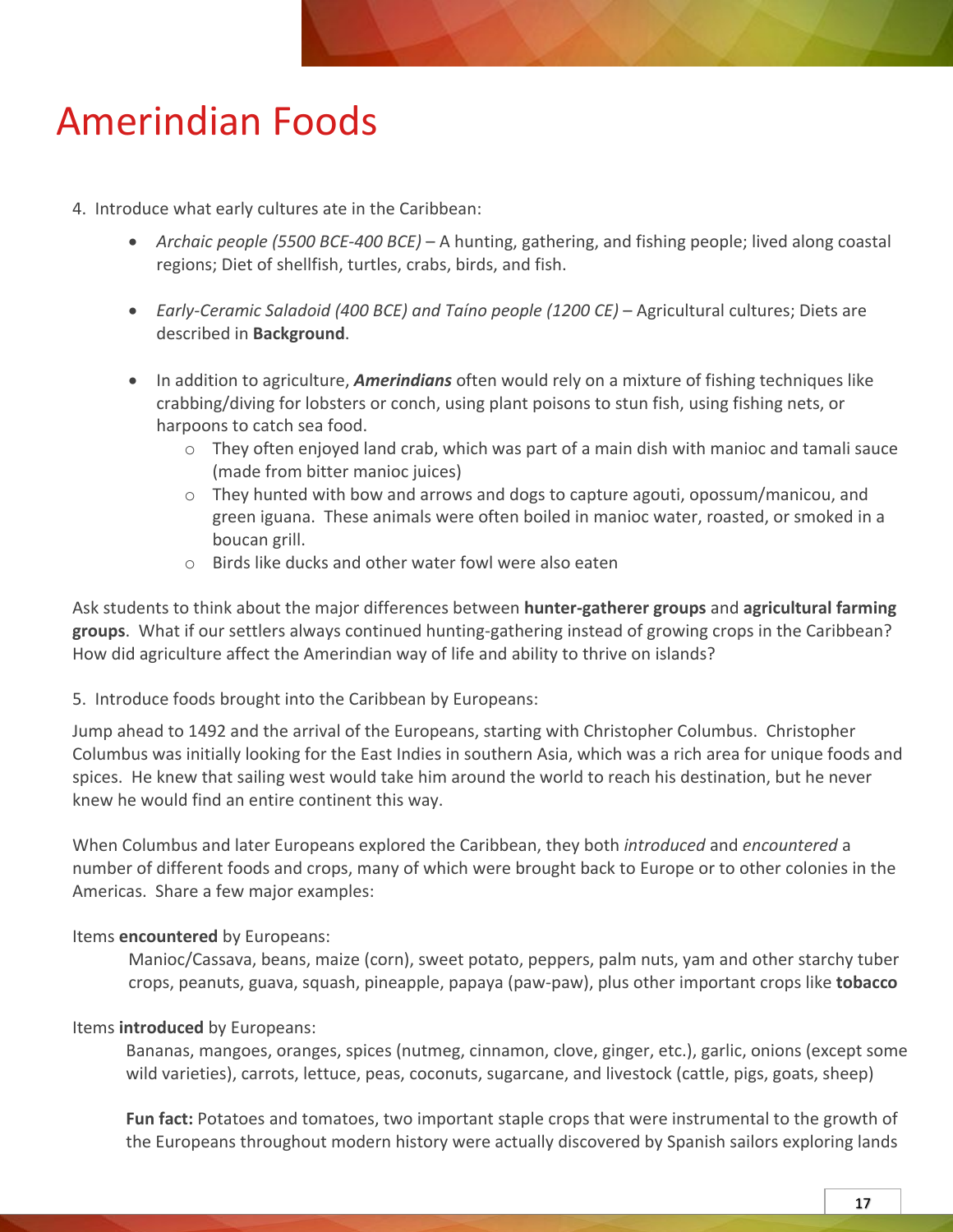in Central America, shortly after encountering the Caribbean.

### **Debriefing**

Did students struggle to identify New vs. Old World foods? Remind them that it is hard to determine where a crop came from through observation alone, because most of them share one characteristic: **they can grow and thrive in tropical environments and have thrived in the Caribbean for hundreds of years!**

You can use this opportunity to describe why plants/foods are so important to archeologists when studying a culture:

- We can gain insight into how people in that culture lived. You can understand how much time they needed to spend getting food; how reliable those foods were; the amount of energy (calories) available, and demographic information (health, diet diversity, mortality/life-expectancy, etc.)
- We can determine the nutritional quality of their diet. This can be helpful to modern nutritional science as most traditional diets were well balanced and perfectly suited to the local environment, meaning people got all their nutrients (protein, calories, vitamins, etc.) through local combinations.
- They help us determine where a group may have come from, for example, by determining if the same types of seeds, pods, plants, fruits are found in one region vs. another; (thus, you can trace migrations of groups)
- Sometimes we can date the materials found and study their botanical properties to determine their origins;
- We can identify potential areas where resource competition (food shortages) might have been a problem, causing tension among different groups and neighboring cultures

It's important to note just how *life-changing* it was for societies to be able to grow their own food and domesticate their own animals for food. This eliminated the migrating lifestyle, with small bands of groups traveling great distances to survive, and led to communal, sedentary lifestyles, where people lived in one place for a long time. The development of agriculture and farming practices led to civilizations being built and becoming more advanced in terms of culture, structure, and technological development.

### **Extension Questions (Secondary)**

How did introduction of new plant and animal species affect the ecosystems of the Caribbean islands? Research one instance of a new species being introduced and report on its effect on the local ecosystem and/or food chain. Support your report with credible sources found in books or online (encyclopedias, college or university websites, museum websites, scholarly papers and articles, and other educational websites). This includes modern invasive species like bamboo, (Old World) mosquitoes, or the current Lion Fish problem.

### **Adaptations for Struggling Students**

If learners struggle with the comparing and contrasting of foods in the first exercise, pick one well-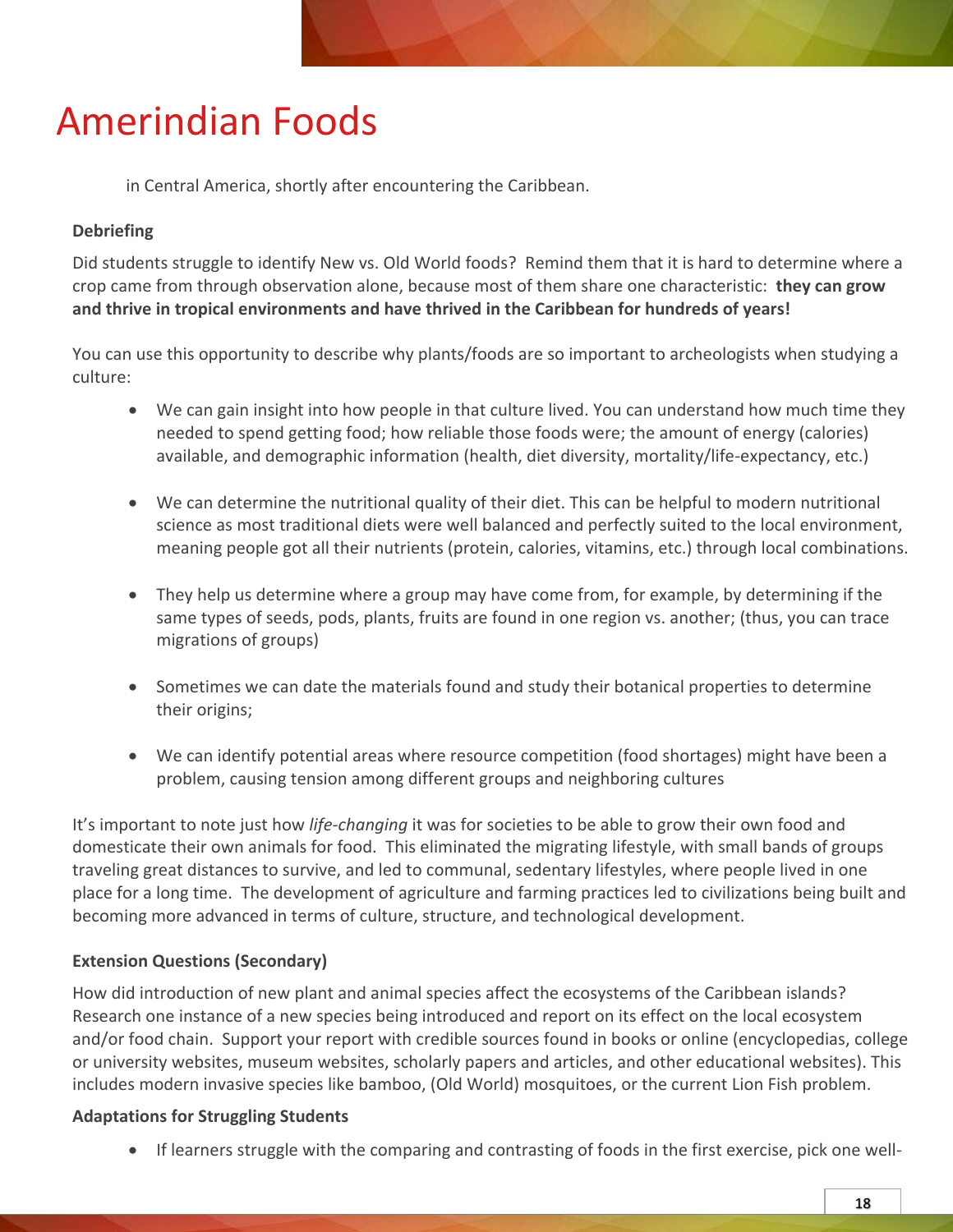known food from each category (New vs. Old World) and compare them together as a class. For example, manioc vs. carrots; pineapple vs. mangoes.

### At the Museum

*Comparing our favorite foods*

#### **Overview**

Students will explore the Amerindian Room and identify characteristics of native vs. non-native foods that helped migrating groups thrive in their new environments.

#### **Background Information**

It is important to understand the foods that enabled cultures to adopt more sedentary lifestyles sustained by agriculture. Climate, land, soil properties, weather, temperature, proximity to water, and other characteristics were important in determining if plant-based foods could be cultivated by settling groups in the Caribbean. It was not just native plants, but plant species that were carried with these groups which helped ensure their survival, changing the landscape of the islands with their arrival.

Some plants were brought to the Caribbean by accident after seed-bearing fruit or flowers were transported with migrating groups. Others were quite intentional, as these groups depended on certain foods. **Lesson objectives**

SWBAT compare and contrast New World and Old World foods available to early Amerindian and colonial groups in the Caribbean, noting their physical characteristics, potential to be cultivated, and perceived 'value' as a food source from the viewpoint of these groups.

#### **Procedure**

1. *Distribute the Amerindian Foods handout to students before their visit to the museum.* 

*If handouts are unavailable, ask students to choose 2 foods to compare: (1) from Group A and (1) from Group B. Do not explain why they are separated into these two groups, yet. Then, ask students to copy the handout questions in their notebooks to answer at the museum.*

2. At the museum, have students investigate the exhibit and displays to find foods on their list, as well as any other characteristics of island life or the Amerindians that can help them answer the questions in the handout. Students may work as individuals or in small groups of 2-3 on this exercise. Encourage active and thorough exploration of the displays and objects shown in the exhibit, looking for clues that can support their answers to the questions.